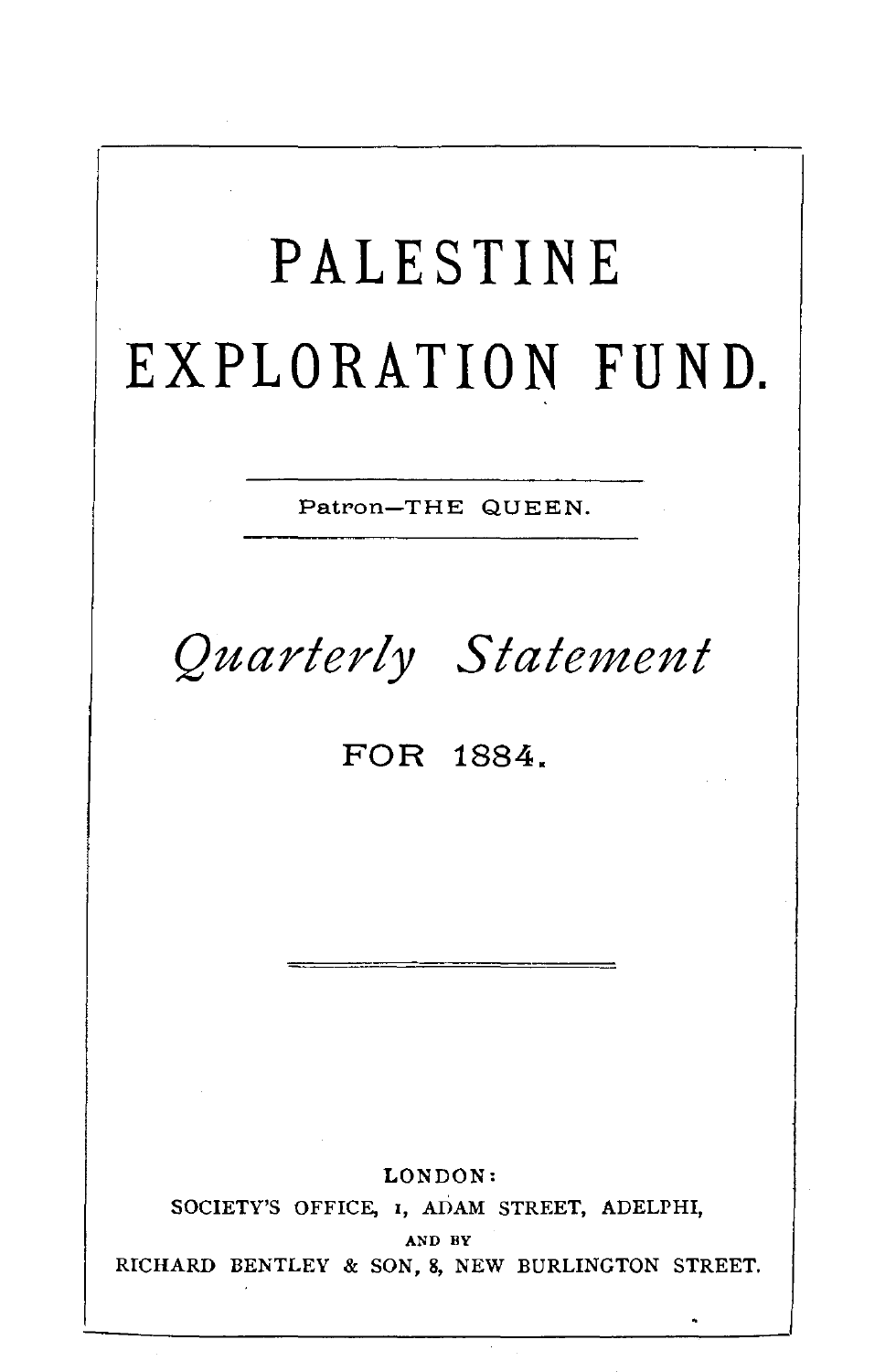LONDON: HARRISON AND SONS, PRINTERS IN ORDINARY TO HER MAJESTY, ST. MARTIN'S LANE.